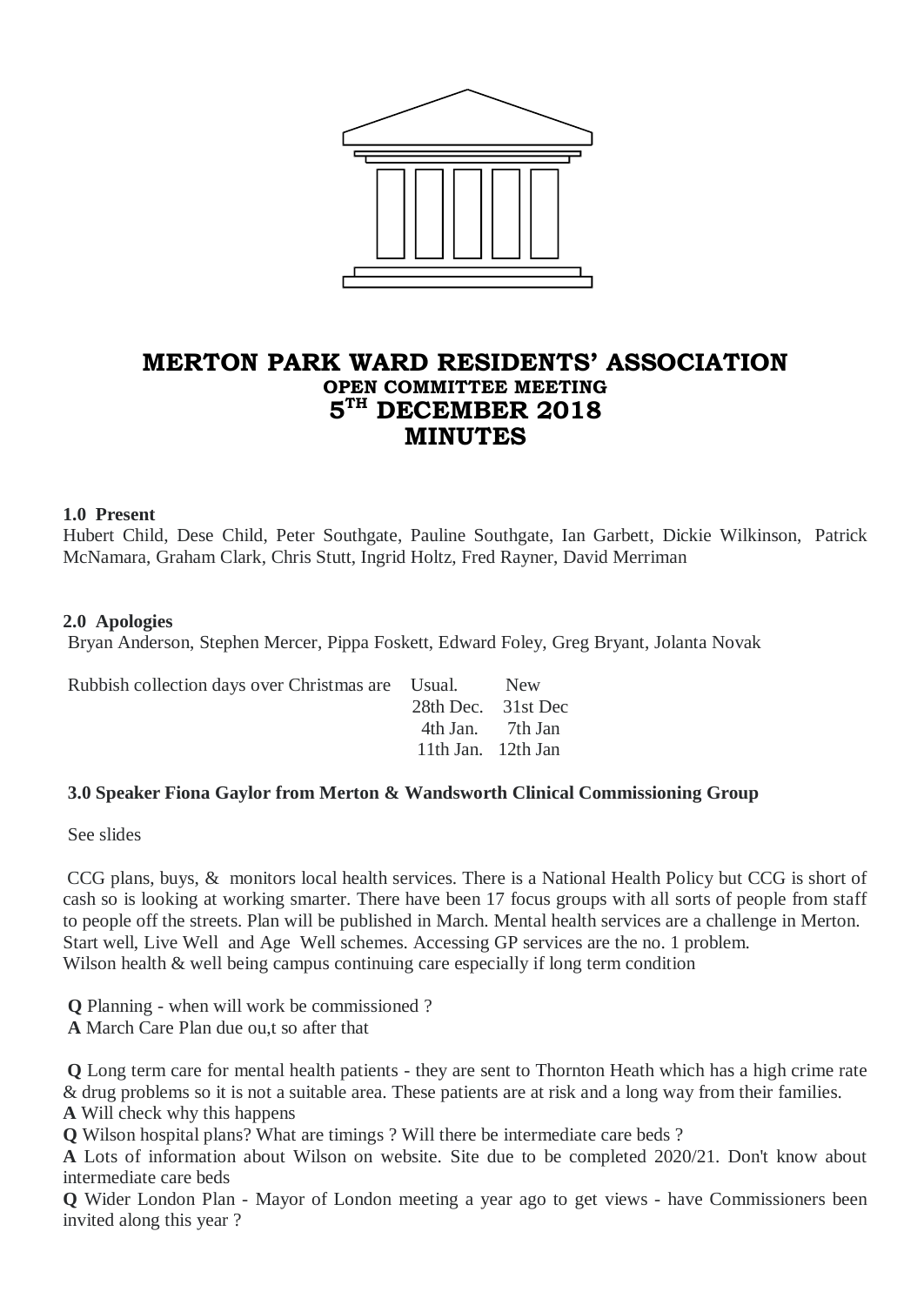**A** Will check - may have been a pilot meeting

**Q** One thing people want is GP access but access is not getting better.

A Pharmacy services, 8am to 8pm, access hubs and weekend access but these all have low take up so educating people. Staff have badges advertising above. Access hubs are not in every GP surgery so need to train GP receptionists to tell people about them.

**Q** Hubs - tried to access one 3 Saturdays ago - got referred to ring 111, fully booked and offered an ambulance.

**Q** What is the procedure - how will you get back to us with answers ?

**A** Will communicate via Peter Southgate

### **4.0 Councillor Dickie Wilkinson**

**New MPWRA website** is up and running. It is more accessible and mobile friendly. The contact form is very easy and there are ideas for speakers and details about rubbish collections and details of 3 consultations.

There has been a 93**% increase in complaints to the Council about wheelie bins**! Customer relation manager only lasted 3 weeks. Even if services are outsourced the Council still had responsibility for them.

**Standards & General Purpose Committee looking for independent person** to review complaints about Councillors & Officers. One complaint was that the Council failed to respond quickly enough to complaints. Have been looking for someone to fill this role for a year already and applications close on 7th February. The link to the application was incorrect for a while.

Merton Heritage Centre events will go on our website

## **5.0 Councillor Peter Southgate**

**Concert orchestra** free Sunday at St James Methodist Church 7.30pm

**Parking & traffic** - new enthusiastic Officer who will enforce school parking restrictions. If photographed illegally parked will get a fine in the post.

'Quick response' service - can phone to get a car removed if illegally parked.

Managing traffic speeds and volumes especially Dorset & Sheridan Road junctions. Volume of rat running traffic - no hope of changes except by road closures?

Living streets imitative - looking at Pollards Hill, Longthorn, Thornton Heath. Schemes should be wanted & successful if funding is to be granted.

**Festival of Music Morden Park** for 1 day. Eastern Electrics first held in 2017 & it went well so applied for 2 days & there was a bit of trouble in 2018. The Ahmadiyah mosque objected to a 3 day festival :-

- 1. Prevention of crime & disorder
- 2. Safety
- 3. Public nuisance
- 4. Protect children from harm

Air quality in Merantun Way register 42 Nox while recommended max is 40 Nox and it was 60+ at South Wimbledon junction and more in Morden town centre.